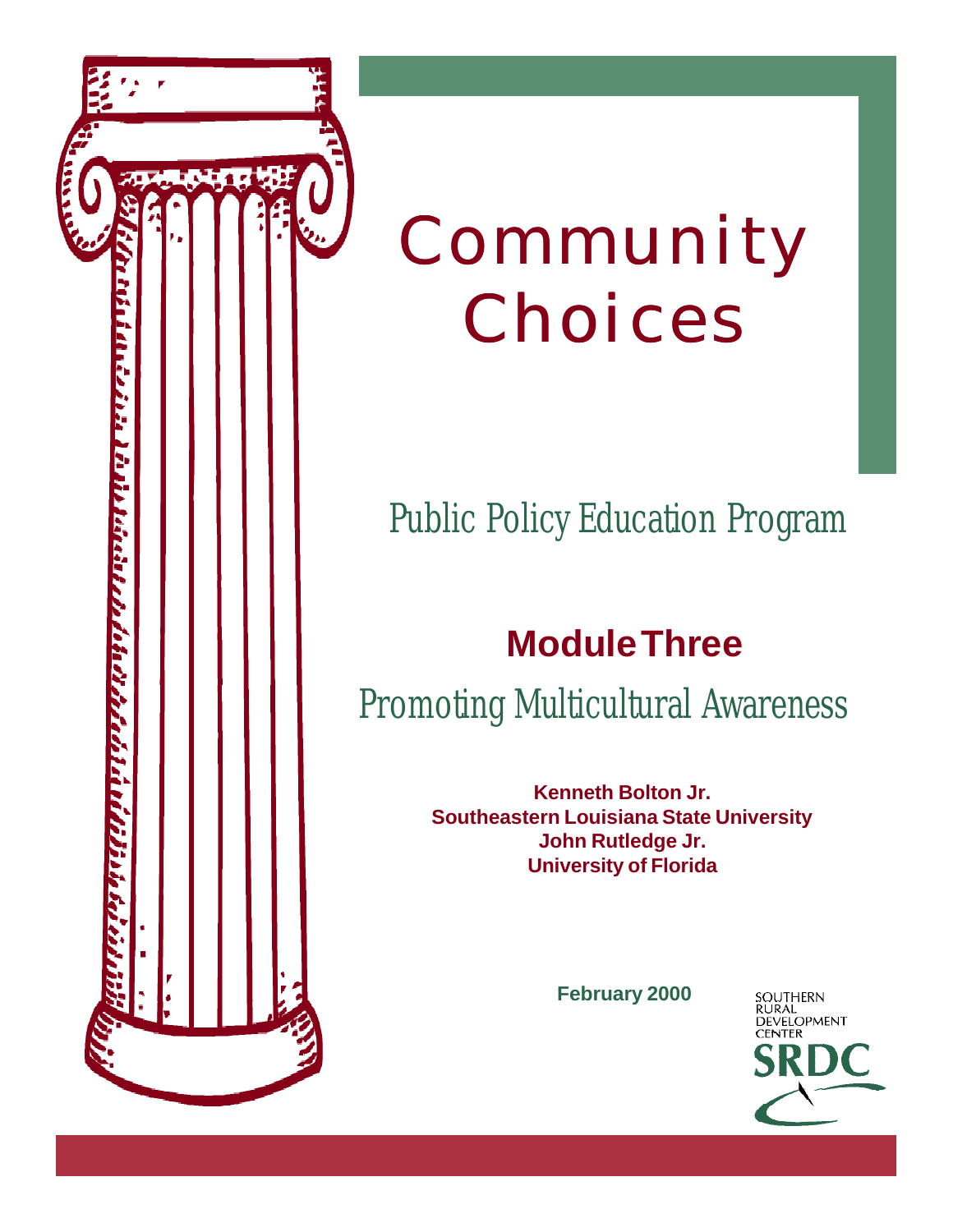## **Module Three Instructor's Guide**

## Promoting Multicultural Awareness

**Objectives** After completing the workshop, participants will be able to do the following:

- $\bullet$  Understand the definition of culture, racial group, stereotype and prejudice;
- Recognize how perceptions and stereotypes can influence participants in the public policy process;
- **\*** Recognize how values that vary across cultures might cause issues to be viewed differently by various segments of the community; and
- Become aware of the cultural dimensions of public policy issues.

## **Preparation**

- Read all the materials in the module. Become familiar with the contents of the overview paper and the activities. Develop an outline of how you will present the information and involve participants in the workshop.
- Collect data for your state, county, or community on the breakdown of racial and ethnic groups. Use the overview paper as a guide to identify the types of information that you might obtain to illustrate past and present relations between these different groups of people. Focus on locality-specific information that will increase interest and involvement by participants.
- $\bullet$  Make sure that the proper equipment (flip charts, for example) and materials are ready for the workshop.

## **Procedures and Time Line**

- Introduce topic using Microsoft PowerPoint of the module's purpose and definitions (about 5 minutes).
- Conduct activity  $#1$ . The activity explores what groups live in the local community and how they came to live there.
- $\bullet$  Introduce the terminology and discuss material from the module's overview. To avoid presenting a formal lecture on the topic, involve participants in the presentation as much as possible. Do all that you can to invite discussion and debate throughout the presentation of the overview.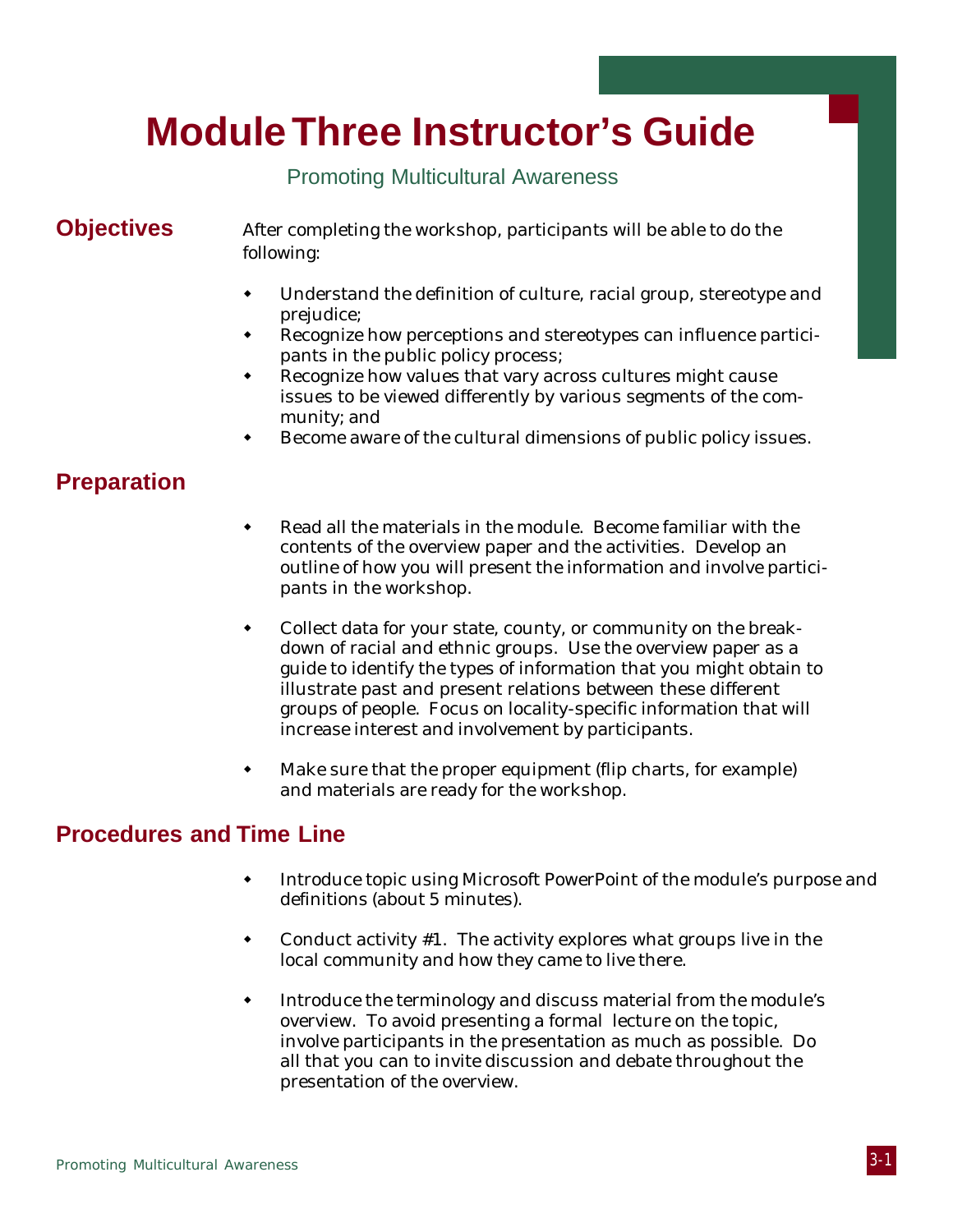

## **Materials Needed:**

- Copies of activity response sheets for each participant.
- A flip chart or blackboard and Microsoft PowerPoint.

## **Going Further— Things For Participants To Do**:

- Conduct a more formal assessment of differing cultural groups by inviting influential and/or knowledgeable members of these groups to speak with program participants. They could discuss the history of the group in the community and the needs and desires of the group's members. Further, they could respond to questions posed by the participants.
- Conduct a more formal assessment of differing cultural groups by having participants talk with the leadership (religious, political, economic) of these groups and discuss their findings with the other program participants.
- Determine the cultural breakdown of the program's participants and invite members of groups that may be absent to participate in the remainder of the program in order to include as many points of view as possible.
- Identify multicultural education programs in your community or locality and ask the instructor to loan materials to the group or to conduct a presentation in order to facilitate participants' understanding of the objectives of this type of educational program.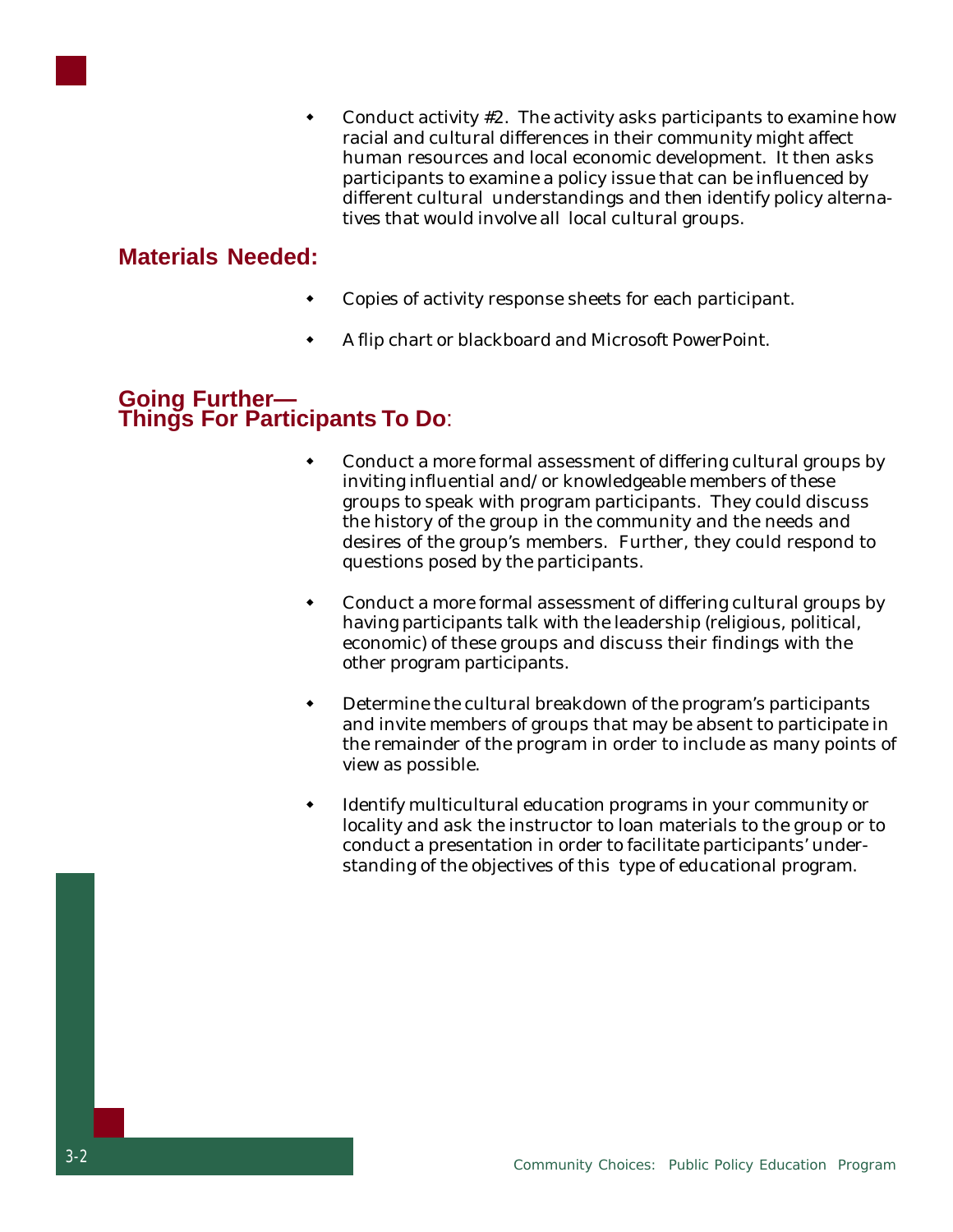## **Cultural Diversity and Public Policy**

Kenneth Bolton **Institution** 

John Rutledge University of Florida

### **Preface**

The first section of this program is designed to lay the foundation for doing public policy education work so participants can gradually examine various aspects of the human resources and economic development relationship in their communities. The first module introduced a useful model that can be applied to the analysis of issues of local importance. The second module offered a brief review of how local decisions are made. Module 3 ends the first section by examining the relationship between a community's cultural diversity and its public policy decisions. The intent is to sensitize program participants to the fact that local policy decisions must give attention to the variety of values and perspectives that exist along cultural lines.

### **Introduction**

The United States is one of the most culturally diverse nations in the world and is becoming increasingly more so. The numbers and relative percentages of the population for African-Americans, Hispanics, and Asian-Americans are increasing. It is estimated that by the year 2050, the United States will be comprised of 52.5 percent whites, 22.5 percent Hispanics 14.4 percent African-Americans, and 9.7 percent Asians. How can such a variety of people learn to live in harmony with each other, let alone work together for the common good? Although this is a difficult question to answer, it seems clear that the future economic productivity of all Americans will depend not just on the talents and training of white children, but also on those of African-American, Hispanic, Asian, and American-Indian children.

This Community Choices module is designed to help participants:

- Become more aware of their own prejudices and use of stereotypes;
- Discuss how cultural differences and similarities might play a part in public policy decisions; and
- Gain insight into how those who wish to affect public policy

We begin by defining key concepts that will be used throughout the module. Next, we set the context for a brief discussion of the economic and educational realities of whites, African-Americans, and Hispanics by illustrating how these groups came to live where they currently reside. Finally, we discuss multicultural education as a means of better informing the

"Perceived racial and cultural differences can promote ethnocentrism, prejudice, and stereotyping, all of which create intolerance that affects the outcome of public policy decisions."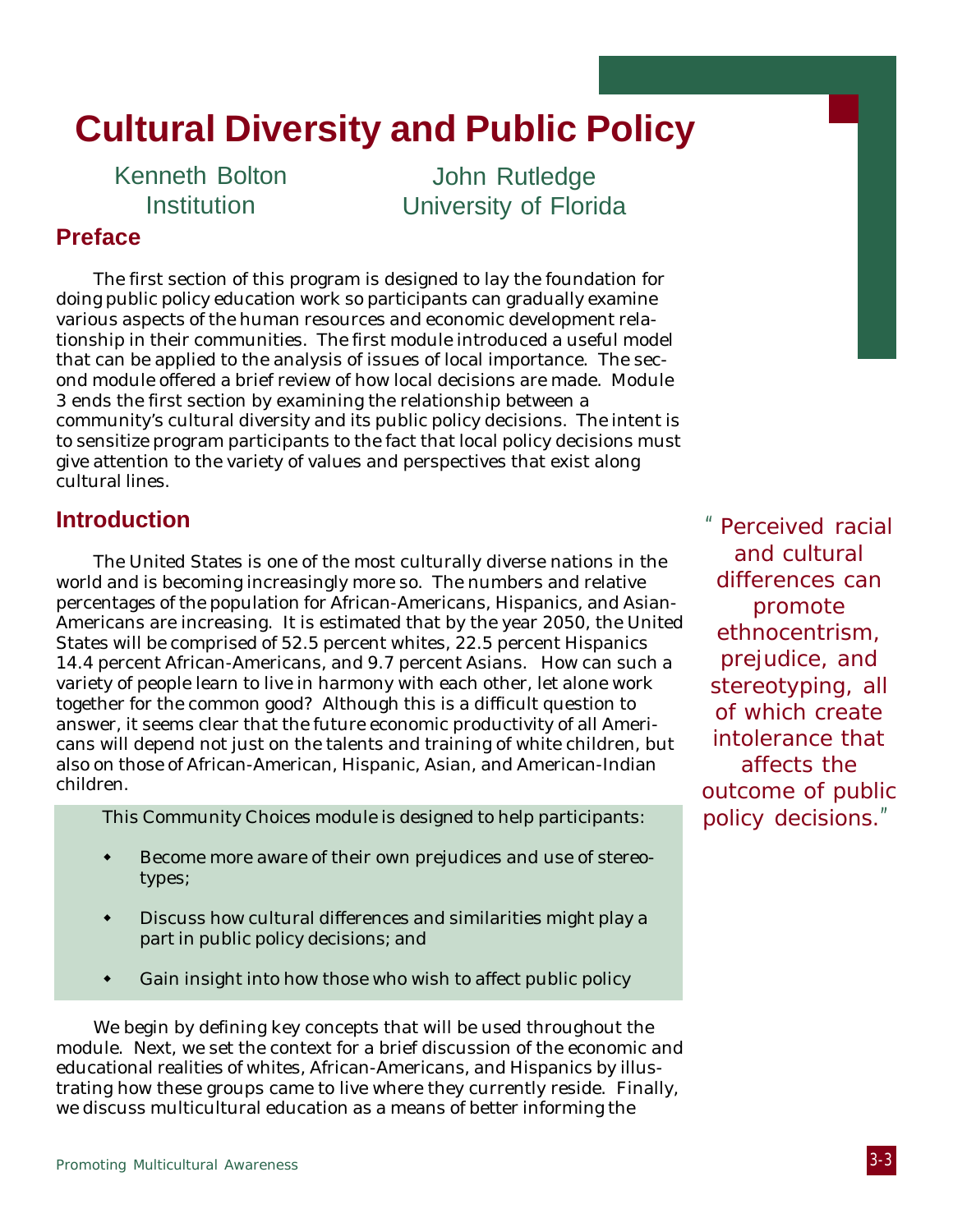

public policy decision-making process. In doing so, we hope to continue the process of strengthening participants' understanding of the complex set of policy issues associated with their community's human capital resources and economic development options.

## **A Starting Point: Defining the Terms**

Perceived racial and cultural differences can promote ethnocentrism, prejudice, and stereotyping, all of which create intolerance that affects the outcome of public policy decisions. This lack of intolerance for others can grow to the point where it negatively affects the ability of groups of people to adequately develop human capital—which can have devastating effects on the community's ability to grow and develop economically. Before examining this relationship further, let's define the terms we will be using.

"Cultural differences between groups are usually at the heart of racial and ethnic relations and conflict."

Most social scientists maintain that there is no distinctive biological reality called "race" that can be determined by objective scientific procedures. In fact, they argue that we must view race not as a given biological reality but as a socially constructed reality. A "**racial group**" can be defined, therefore, as a social group that people inside or outside the group have decided is important to single out as inferior or superior, typically on the basis of subjectively selected real or alleged physical characteristics. It is important to note that, with time, racial group definitions can change and even disappear.

An "**ethnic group**," on the other hand, can be defined as a group socially distinguished or set apart, by others or by itself, primarily on the basis of cultural or national-origin characteristics. Groups such as Irishand Italian-Americans usually develop a strong sense of a common cultural heritage and ancestry.

Cultural differences between groups are usually at the heart of racial and ethnic relations and conflict. "**Culture**" has been defined as the shared values, understandings, symbols, and practices of a group of people. The shared symbols are the means by which people "communicate, perpetuate, and develop their knowledge about and attitudes toward life." Culture becomes a process by which groups adapt to each other. Groups can give up their cultural heritage almost entirely and adapt to another culture or, in the face of violence and oppression, cultures can transform to become a symbol of resistance by fostering a sense of pride and identity.

The separation of groups that foster a lack of understanding can be based in "**ethnocentrism**," the view of things in which ones' own group is the center of everything. It is characterized by a loyalty to the values, beliefs, and members of their own group and the prompting, often times, of negative views of other groups. These negative views are manifested in prejudices and stereotypes that influence the social, economic, and political interaction among groups.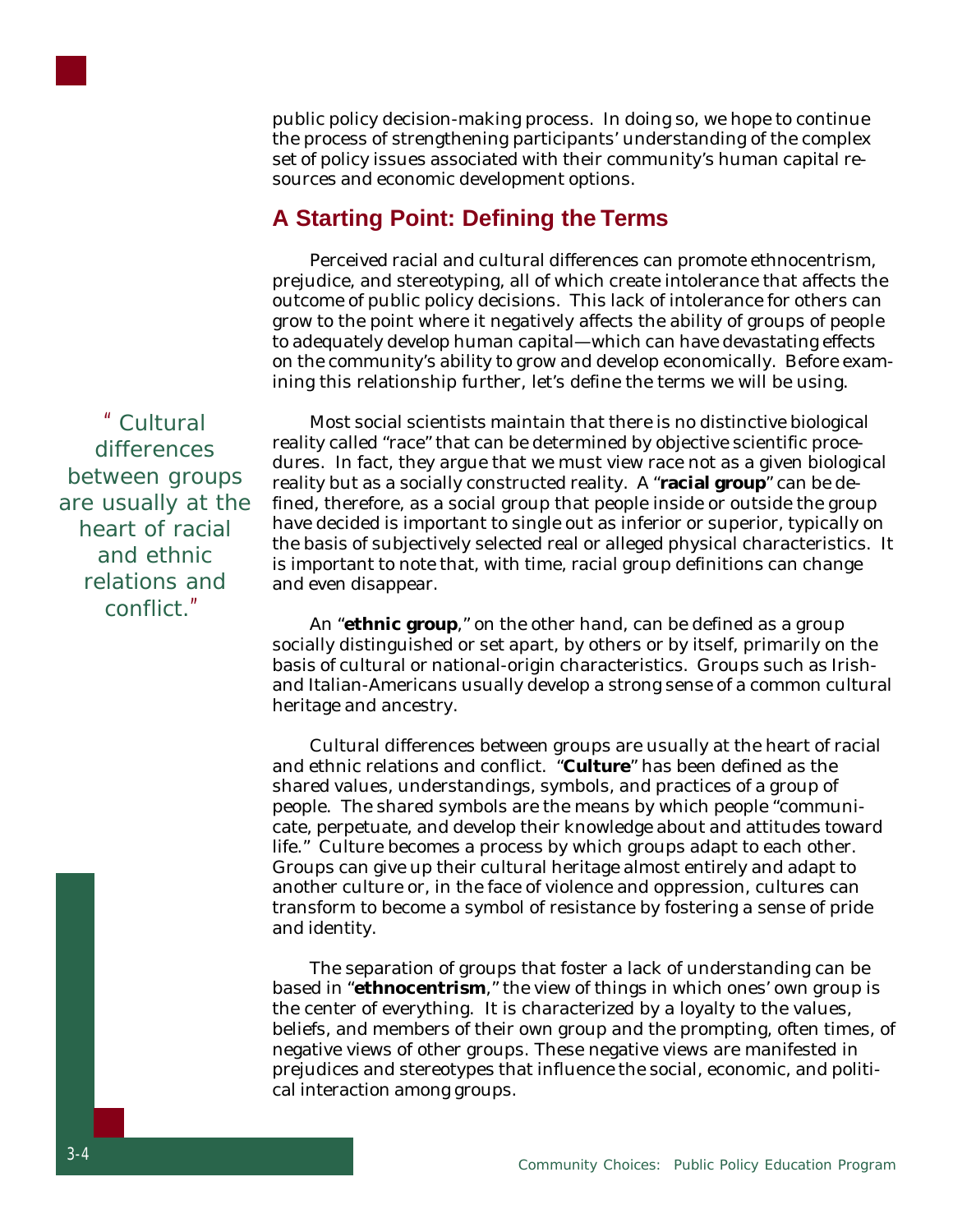"**Prejudice**" has evolved from meaning a judgment made prior to experience ("hasty judgment") to the present connotation of unfavorable bias based on an unsupported judgement. It may be felt or expressed. It may be directed toward a group as a whole, or toward an individual because he or she is a member of that group.

In printing, a stereotype is a metal plate that reproduces the same picture over and over. In thinking, a "**stereotype**" is a mental picture that overgeneralizes racial or ethnic group practices and behavior. It makes all people in a particular group look and act the same way. Stereotypes can cloud our judgement because they ignore the fact that no two human beings are identical. Stereotypes distort the truth. They suggest that all people in a particular group behave in the same way. They also suggest that only these people behave that way. Neither is true.

The root of many of these negative attitudes is fear based on ignorance about others and a lack of understanding about how much they are like us. There is a perceived risk involved in interacting with people from other cultures based on this lack of understanding. Overcoming this perceived risk and learning to understand others is essential if communities are to meet future challenges and develop socially and economically. We begin by examining how groups came to live where they are currently.

## **Background**

The geographic concentrations of rural African-Americans and Hispanics have important implications for understanding the problems they face today and their prospects for the future. The geographic concentration of rural African-Americans in the South and rural Hispanics in the Southwest is no accident, but rather the result of historical patterns of economic development. For generations, rural African-Americans in the South worked in the region's cotton fields as tenant farmers, as sharecroppers, or as agricultural labors. When economic production was mechanized in the 1950s and 1960s, the main source of economic livelihood for millions of African-Americans disappeared.

On the other hand, rural Hispanics in the Southwest have come in waves from Mexico, especially after the Mexican Civil War in 1910. Often the only employment open to them was as agricultural workers. Like rural African-Americans, many rural Hispanics were able to eventually leave agricultural work and move to urban centers in the North. However, a residual of low-skilled, poorly educated Hispanics has remained in the rural Southwest.

Nearly 91 percent of all rural African-Americans reside in the South and more than half are found in the South Atlantic states. There are 276 counties in the South in which African-Americans account for 30 percent or more of the total population. Over 2.5 million of the five million rural Afri"Stereotypes can cloud our judgement because they ignore the fact that no two human beings are identical."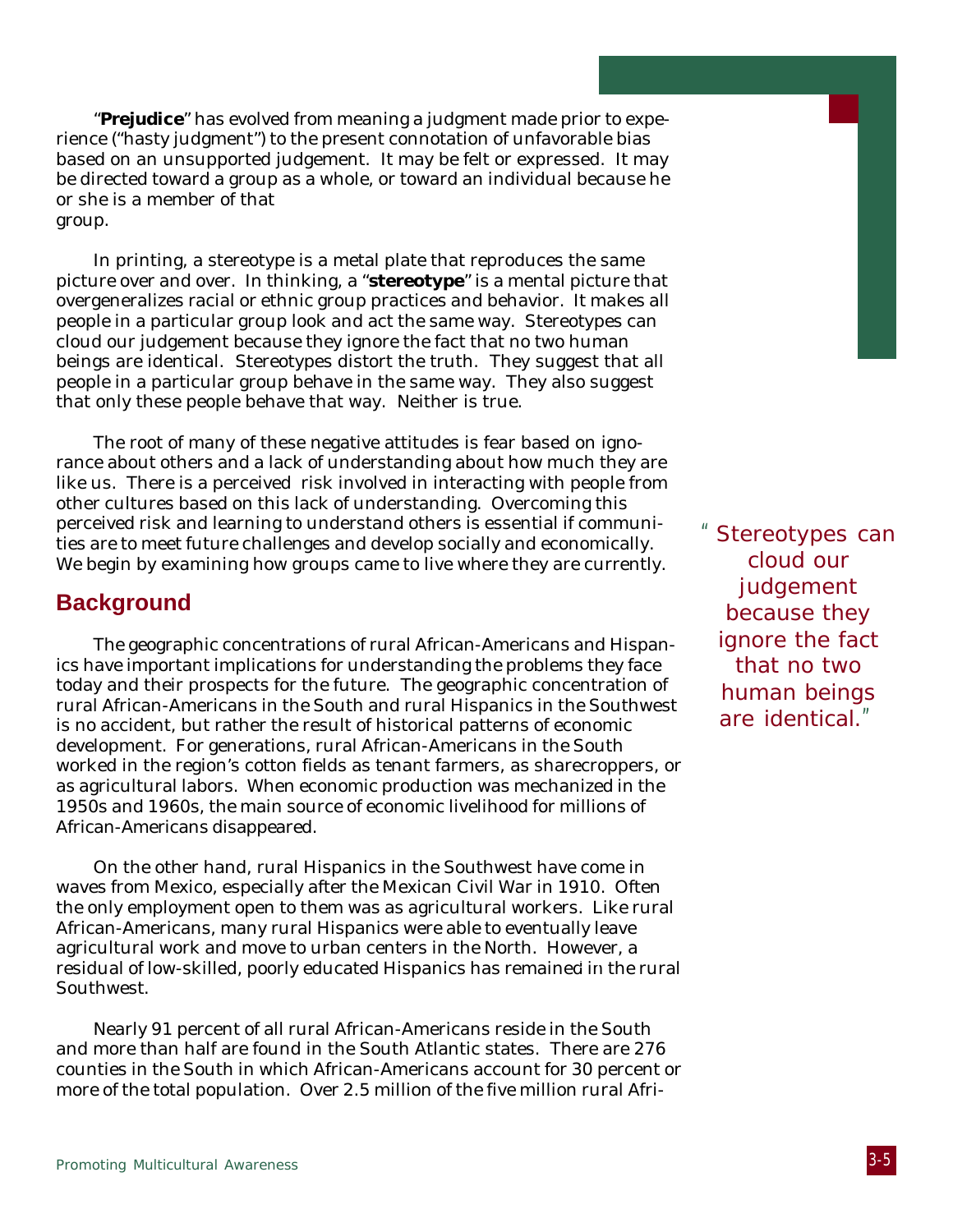can-Americans live in these 276 counties [3]. Nearly half of all rural Hispanics live in the West and Mountain regions. The bulk of these are found in the Mountain states of Arizona, New Mexico, and Colorado. Another 40 percent of the rural Hispanic population reside in the South, mainly Texas.

This module suggests that racially and ethnically linked economic inequalities in rural areas are , in part, because of the inability of African-Americans and Hispanics to secure good-paying jobs in the local economy because of a lack of understanding and tolerance for members of these groups. Though the roots of these differences are historically based, an examination of current conditions show little improvement, particularly in rural communities.

## **Current Conditions**

#### **EMPLOYMENT OPPORTUNITIES**

It is evident from information available that race and ethnicity are powerful determinants of job placement in rural areas. Looking at the makeup of the rural workforce, it is apparent that minority ethnic group members face more restricted occupational alternatives than do whites. Over 40 percent of rural African-Americans hold manufacturing jobs. Together, manufacturing and service industries account for over 85 percent of all jobs held by African-American women. Hispanic men and women alike are over represented in agriculture. In contrast, rural white men occupy the more favorable positions in the occupational structure. Nearly half hold professional, managerial, technical or skilled blue-collar jobs. Areas of the rural South with high concentrations of African-Americans remain saddled with an economic base dominated almost entirely by slowgrowing, stagnating, or declining industries. Consequently, most occupational opportunities in the Black Belt are at the low-wage, low-skilled end of the job ladder. This means that many are subjected to low standards of living with their attendant implications for limited mobility and social acceptance [3].

#### **INCOME**

There are a number of important facts about the economic situation facing minorities in rural America today. First, African-American and Hispanic workers in rural areas earn less than their urban counterparts. Second, the income gap between rural workers and urban workers persist. Third, within rural areas, African-Americans and Hispanics are at the bottom of the economic ladder. Fourth, areas with large concentrations of African-Americans and Hispanics rank well below other nonmetropolitan counties on the income ladder [3].

One arena in which differences in economic well-being can be demonstrated by race and ethnicity is median household income (that level of income in which 50 percent of the households fall below and 50 percent place above the figure). In 1998, for example, rural African-American households had median incomes that were 63 percent that of white rural households. Hispanics fared better, garnering median household incomes

"Together, manufacturing and service industries account for over 85 percent of all jobs held by African-American women."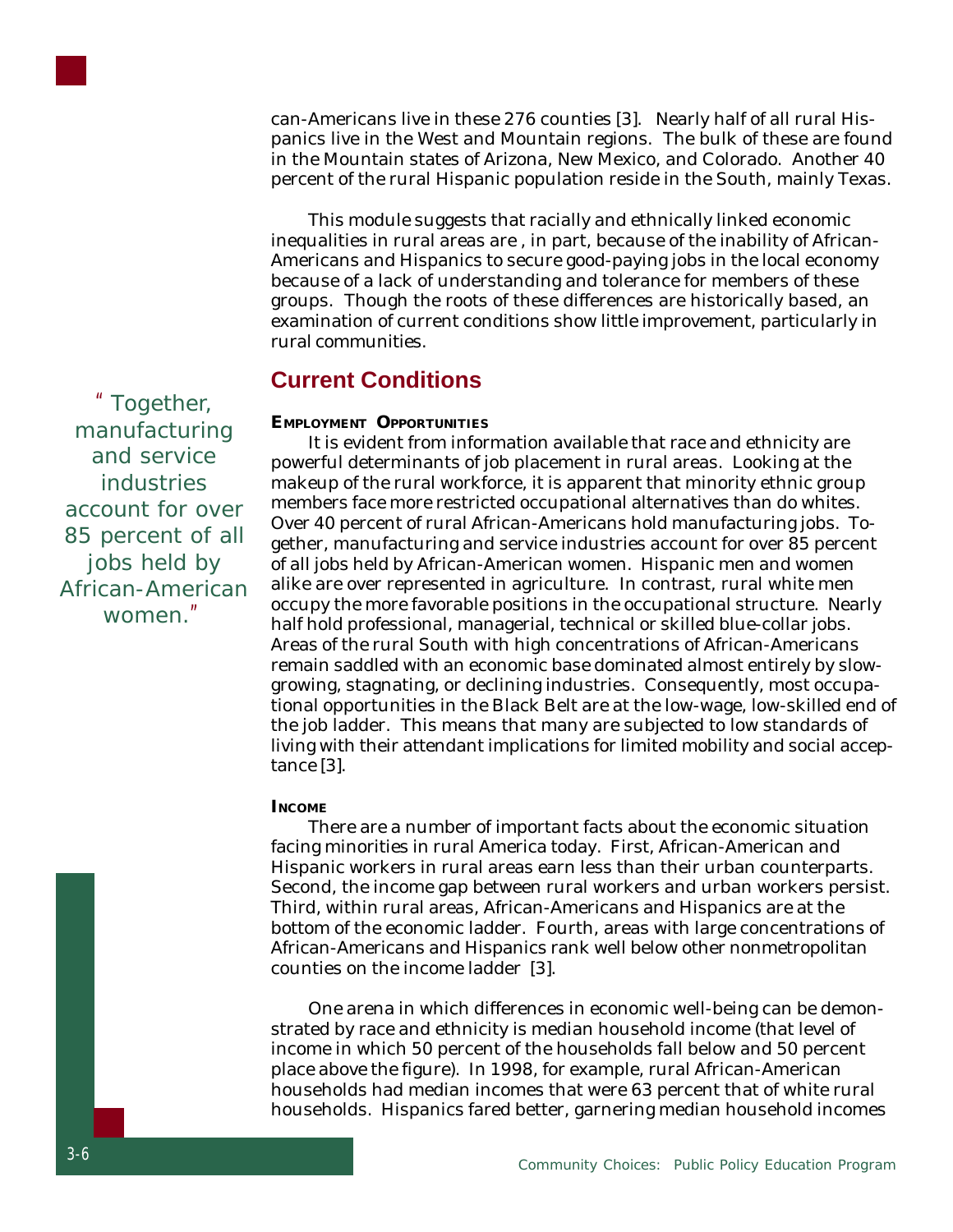that were about 25 percent below that of rural white households [4]. Recent 1998 figures indicate that both African-American and Hispanic households are about three times more likely than white, non-Hispanic households to be living below the poverty line [5]. Two points stand out. First, African-Americans and Hispanics households, particularly those in rural areas, remain disproportionately concentrated in the lowest household income categories. Second, all rural households, regardless of race or ethnic background, continue to lag behind the income levels found in metro areas. In 1998, for example, the median household income of those in metro areas of the United States stood at \$40,983, while in nonmetro areas, median household incomes reached \$32,022, or 22 percent lower [4].

#### **EDUCATIONAL ATTAINMENT**

Though data show that the number of rural African-Americans and Hispanics with an eighth grade education or less has decreased substantially during the 1980s and 1990s, not only are there proportionately fewer rural whites with eight years of schooling or less, but there also are substantially more whites with college degrees. Historical inequalities seem bound to continue, in part, because one consequence of living in an economically depressed area is that local funds for schooling are more limited. Therefore, it is important to note that the socioeconomic climate of rural areas can have a detrimental effect on educational performance. Low income rural areas are unlikely to produce the level of human capital necessary to attract good jobs to the area. Conversely, the lack of desirable employment alternatives in poor areas forces the better educated African-Americans and Hispanics in these places to migrate to urban areas where their skills and abilities can be better compensated [3].

### **Programs/Policies**

In the best of all worlds, the disadvantaged positions of rural African-Americans and Hispanics would become an issue of national concern and a federally directed and supported initiative would be launched to alleviate the inequalities that currently exist. However, times have changed since President Johnson declared his War on Poverty in the 1960s and the political mood has turned away from large-scale, federally sponsored programs to a belief that poverty and economic development are issues that are most appropriately addressed at the local level [3].

Addressing these important issues at the local level could be problematic, however, because perceiving members of other cultural groups based on a lack of information and understanding could interfere with the process of making or influencing public policy. Public policy education is based on a philosophical concept about the value of public participation in governmental decisions. It is assumed that if the democratic process is to function effectively, the citizenry must be well informed of the major issues of the day and everyone must have the opportunity to participate in the policymaking process.

"Citizens of all cultural backgrounds are important stakeholders and their input should be valued in every part of the process. Therefore, we introduce and promote the idea of multicultural education as a means of overcoming prejudice and fostering real, democratic policy decisionmaking processes."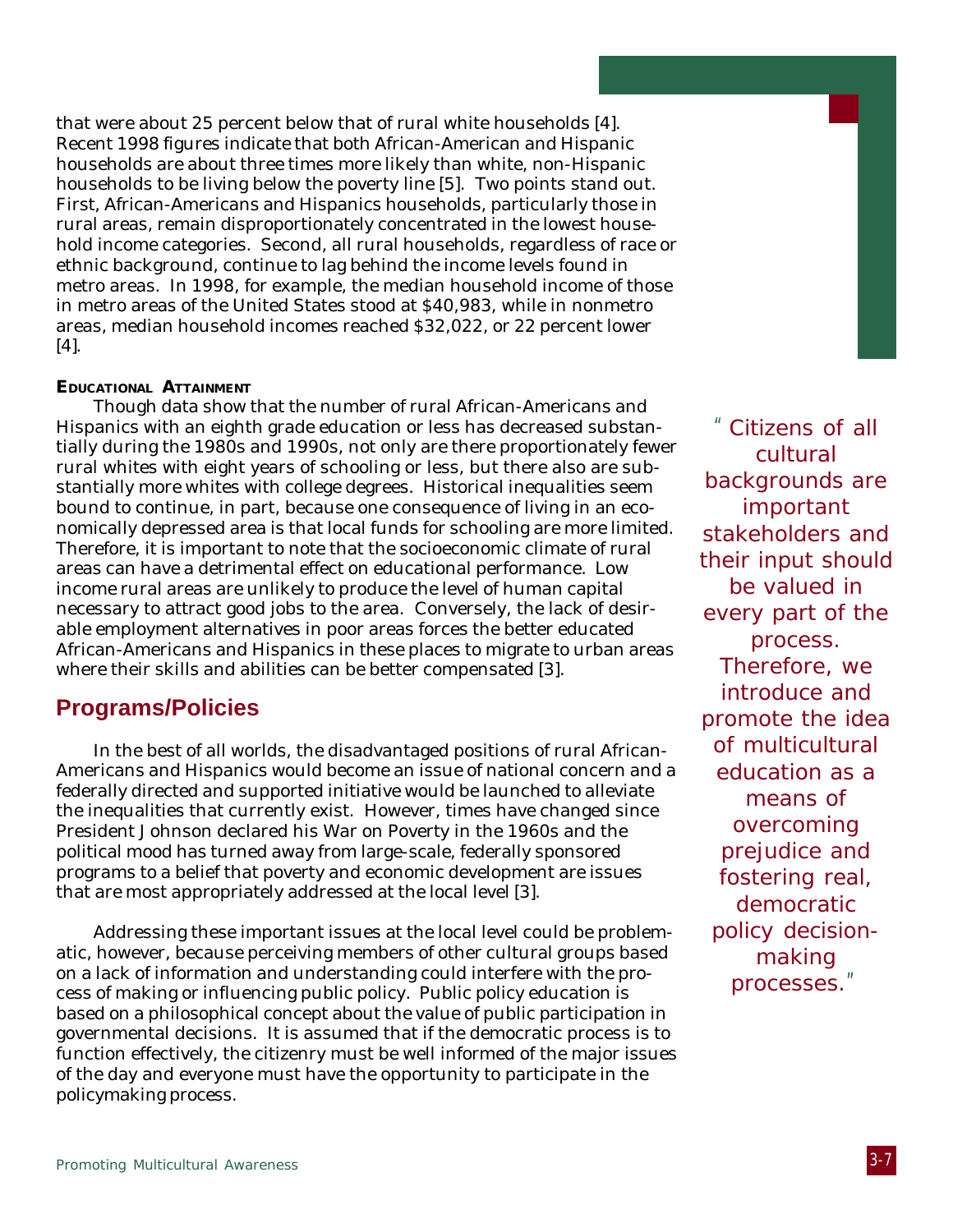

The outcome of public policy will be better if the key stakeholders help define the issues, frame the problem, and help determine ways to address the problems. Citizens of all cultural backgrounds are important stakeholders and their input should be valued in every part of the process. Therefore, we introduce and promote the idea of multicultural education as a means of overcoming prejudice and fostering real, democratic policy decision-making processes.

### **Multicultural Education**

Multiculturalism usually represents policies that take into consideration differences among groups that formerly were excluded from the mainstream of American society. Multicultural innovations, including educational programs, provide one way of dealing with the persistence of a dominant Anglo culture in an increasingly diverse society. The accent on the dominant Anglo culture tends to teach members of other racial and cultural groups that their own cultures are inferior and undesirable [2]. It also inhibits members of the dominant culture from grasping the complexity of values and beliefs in an ever changing world.

Historically, every non-English group that entered this society was pressured or forced to give up its cultural practices and adapt to the dominant culture. We argue that in order for rural communities to advance, they must engage in clear discussions of the ways people of divergent cultural backgrounds develop and maintain their own social and cultural knowledge. Further, every racial and/or cultural group should be allowed to coexist with every other group and that there should be strong mutual respect for divergent cultural ways. We feel that this is a necessary position to take if groups of people are able to develop their human capital resources and apply them to the overall economic development of the community. If one group is held back and not allowed to participate, every group in the community will ultimately suffer the adverse consequences.

Multicultural education grew out of a civil rights movement grounded in such ideals of the West as freedom, justice, and equality. It generally promotes an understanding of both positive and negative features of American racial and cultural relations. Its goal is that students of all colors and cultures be given the knowledge, skills, and attitudes needed to function effectively in a culturally and ethnically diverse state, nation, and world.

Multicultural education is in the best American tradition of liberty and justice and can make available to our society a largely untapped reservoir of human talents and resources. This is more important today than ever. Businesses in America trade with countries that encompass many different racial groups and nationalities. The prosperity of America, therefore, depends on the willingness and ability to understand and get along with diverse groups of people. A lack of knowledge about other people, cultures, and languages cripples many Americans who go abroad to conduct business or deal politically with people in other nations.

If multicultural education programs are well implemented, they represent a way to bring diverse people together in mutual respect for one another and for the equal rights and privileges promised by the Declaration

"Multicultural education is in the best American tradition of liberty and justice and can make available to our society a largely untapped reservoir of human talents and resources. This is more important today than ever."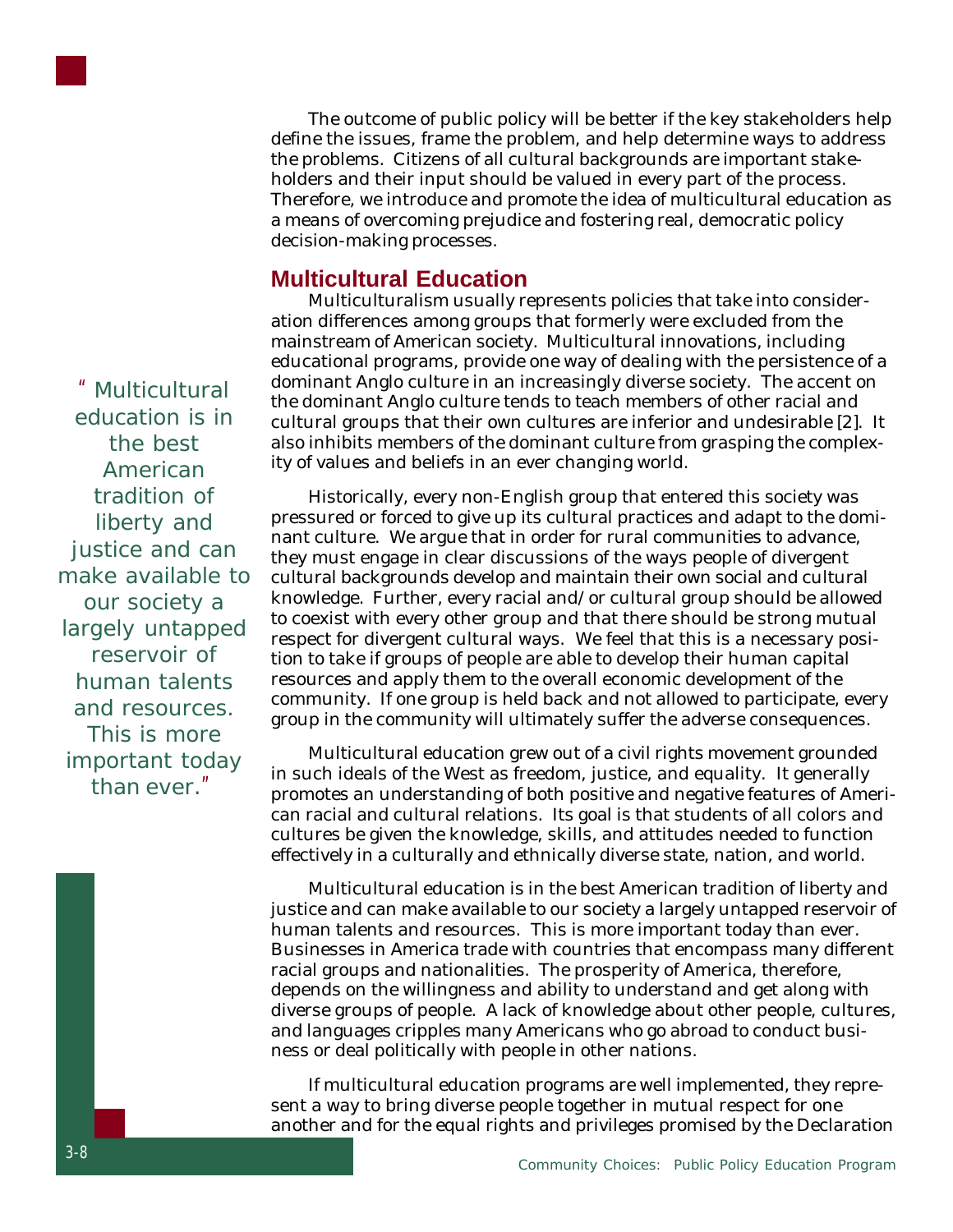of Independence.

### **Conclusion**

It is important that fear be set aside. Racial and cultural prejudices often come from ignorance about others and creates fear. Diverse groups of people can overcome that fear by focusing on those issues and values that they share.

A necessary ingredient is tolerance on the part of all participants. This, too, is easier said than accomplished. An attitude that is fair and objective toward those who have opinions, attitudes, values and practices different than one's own, while hard to achieve, is a worthy goal.

Becoming involved as citizens attempting to influence public policy can help us overcome some of the lack of understanding people have of diverse cultures. As was stated earlier, diverse groups of people can overcome their concentration on how they are different by focusing on those issues and values that they share in common and working together toward common goals. Upon achieving those goals, the fear of the unknown is replaced by a shared sense of accomplishment. Such an experience can aid in the acceptance that cultural diversity enriches a community, rather than detracts from it [3].

In conclusion, this module has attempted to promote multicultural awareness by first defining terms which are important to better understanding our feelings towards others. Next, historical and current conditions of the two largest minority cultural groups, African-Americans and Hispanics, were discussed to enhance our appreciation of how a lack of cultural awareness can lead to adverse consequences for members of those groups, and for the community's development goals as well.

Finally, multicultural education was introduced as an important part of public policy decision-making processes. An awareness of others who are "different" and their inclusion in decision-making activities improves their human capital resources and adds talent and creativity to the process of determining the community's economic future. This is especially important in today's uncertain and rapidly changing world.

### **References**

- [1] Feagin, Joe R. and Feagin, Clairece B. 1996. *Racial and Ethnic Relations,* 5th edition. Upper Saddle River, NJ: Prentice Hal.
- [2] Feagin, Joe R., Vera, Hernan and Zsembid, Barbara. 1996. "Multiculturalism: A democratic basis for U.S. society." *Sociology Primis.* McGraw-Hill.
- [3] Lyson, Thomas A. 1995. "Down and out in rural America: The status of African-Americans and Hispanics in the 1980s." In *Investing in People: The Human Capital Needs of Rural America*. Lionel J. Beaulieu and David Mulkey (eds.). Boulder, CO: Westview Press.
- [4] U.S. Census Bureau. 1999. *Current Population Reports P60-206: Money Income in the United States, 1998*. Washington, DC: U.S. Government Printing Office.
- [5] U.S. Census Bureau. 1999. *Current Population Reports P60-207: Poverty in the United States, 1998*. Washington, DC: U.S. Government Printing Office.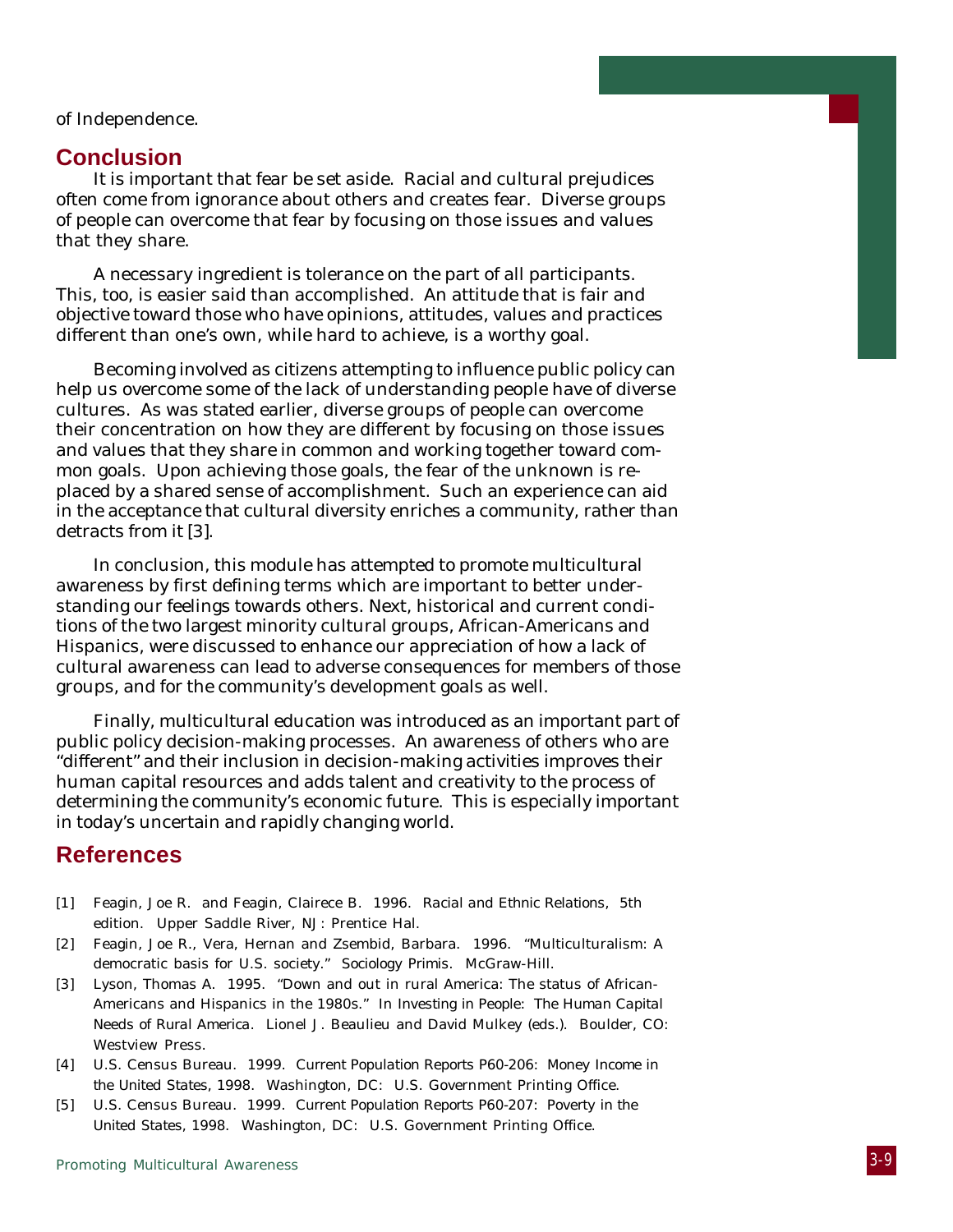## **Module Three Instructor's Guide**

Promoting Multicultural Awareness

## **Small Group Activities**

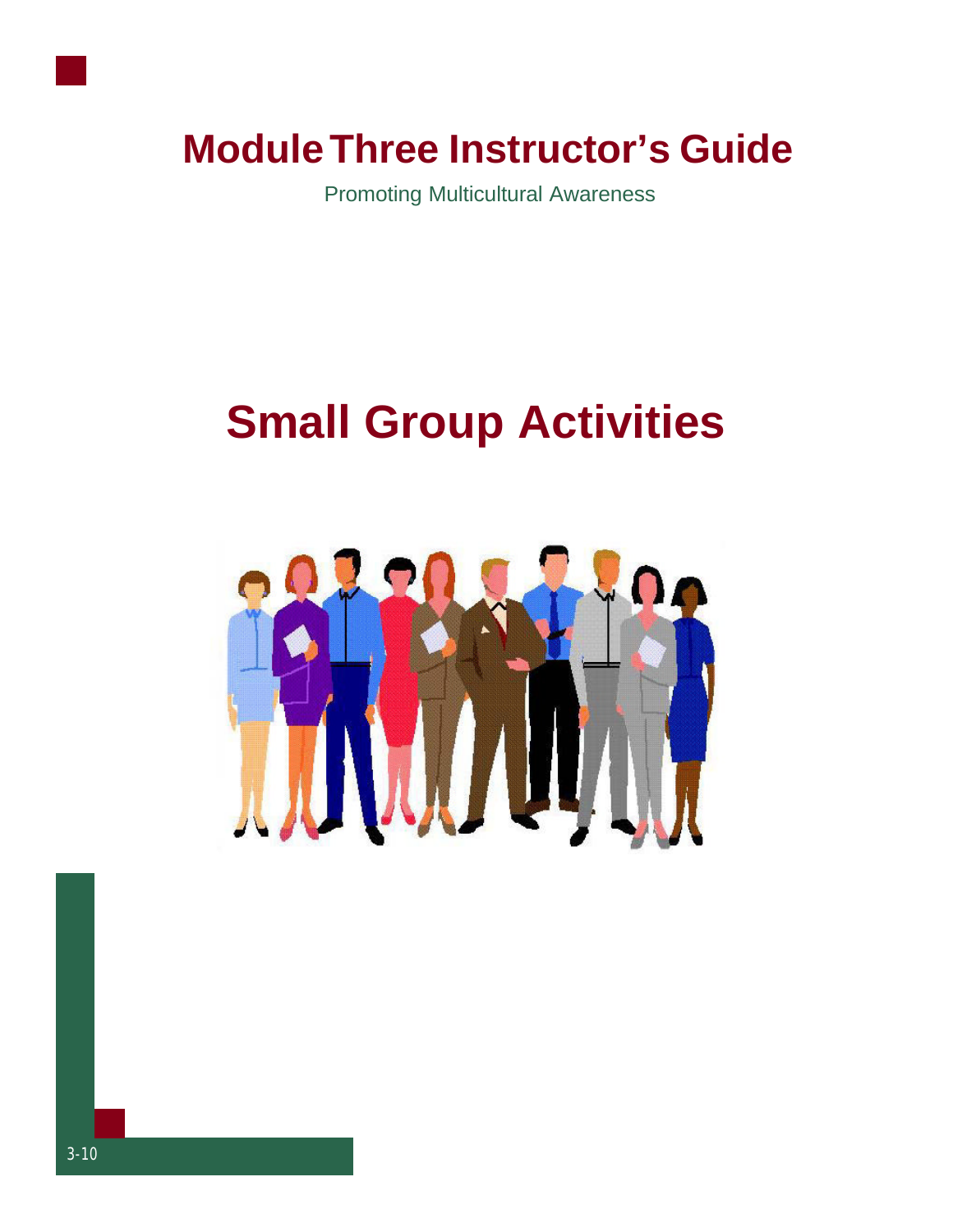## **Identifying Your Community's Cultural Diverstiy**

Activity #1

Time: 25 to 30 minutes

## **Materials Needed**

- Flip chart
- **Markers**
- Masking tape

## **Purpose**

To introduce the idea of culture's connection to local human resources and economic development by exploring your local community's cultural diversity and history.

## **Procedures**

- $\bullet$  Introduce the activity. If the group is too large, break up into smaller groups of 4 to 5 people as warranted.
- Have each group address the questions below and record their answers on a flip chart for later discussion.
- After the task has been completed, have each group tape their sheet of paper on the wall for comparison and discussion. One member from each group should present their findings.

## **Introduction (Sample Script)**

To understand how culture relates to the human resource base in our community, think about what groups live here, how long they have been here and what has been their contribution to the community's development. Let's take a few minutes to talk about who lives here, why and what difference they've made. Be sure to discuss and differentiate between all cultural groups that live here.

## **Discussion**

- Q. How many different cultural groups live in your community? List them and discuss what percentages of the population they make up.
- Q. When and how did they come to be a part of the community? Discuss when they moved to the community and under what circumstances.
- Q. What do you consider their descriptive characteristics to be? List those characteristics which make them different (language, occupations, etc.) and list those characteristics by which they are similar to the other groups (reli-